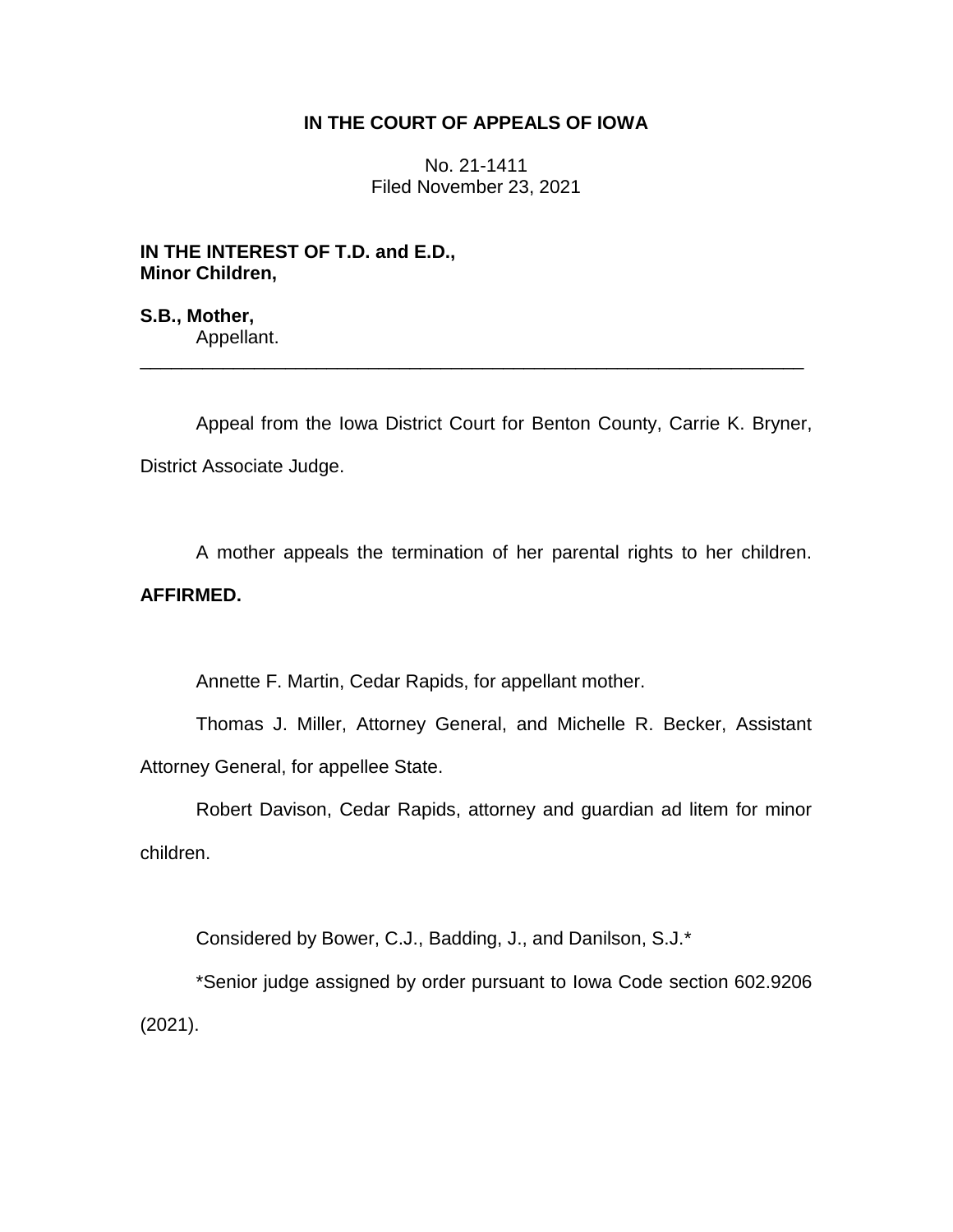#### **DANILSON, Senior Judge.**

A mother appeals the termination of her parental rights to her children, T.D., born in 2019, and E.D., born in 2017. She contends termination was not in the children's best interests. Upon our review, we affirm.

## *I. Background Facts and Proceedings*

This family came to the attention of the Iowa Department of Human Services in September 2020, upon concerns the parents were living in their vehicle in a storage unit with the children. The family's vehicle contained marijuana and methamphetamine, and both children tested positive for methamphetamine ingestion.<sup>1</sup> There were also concerns about medical neglect and physical hygiene neglect of the children.<sup>2</sup> The children were removed from the parents' care, adjudicated in need of assistance, and placed in foster care, where they have remained.

Because the parents made "very little progress . . . toward[] reunification," the department filed a petition to terminate their parental rights. Following a hearing in May 2021, at which neither parent appeared, $3$  the juvenile court entered an order terminating their parental rights. The mother appealed.<sup>4</sup>

## *II***.** *Standard of Review*

 $\overline{a}$ 

Appellate review of termination-of-parental-rights proceedings is de novo. *In re A.B.*, 957 N.W.2d 280, 293 (Iowa 2021). Our paramount concern in

<sup>&</sup>lt;sup>1</sup> T.D. also tested positive for amphetamine and cocaine ingestion.

 $2$  For example, three-year-old E.D. "had never even brushed her teeth."

 $3$  The mother's attorney relayed to the court she had "not had contact" with the mother for over a month.

<sup>4</sup> The parental rights of father were also terminated, and he did not appeal.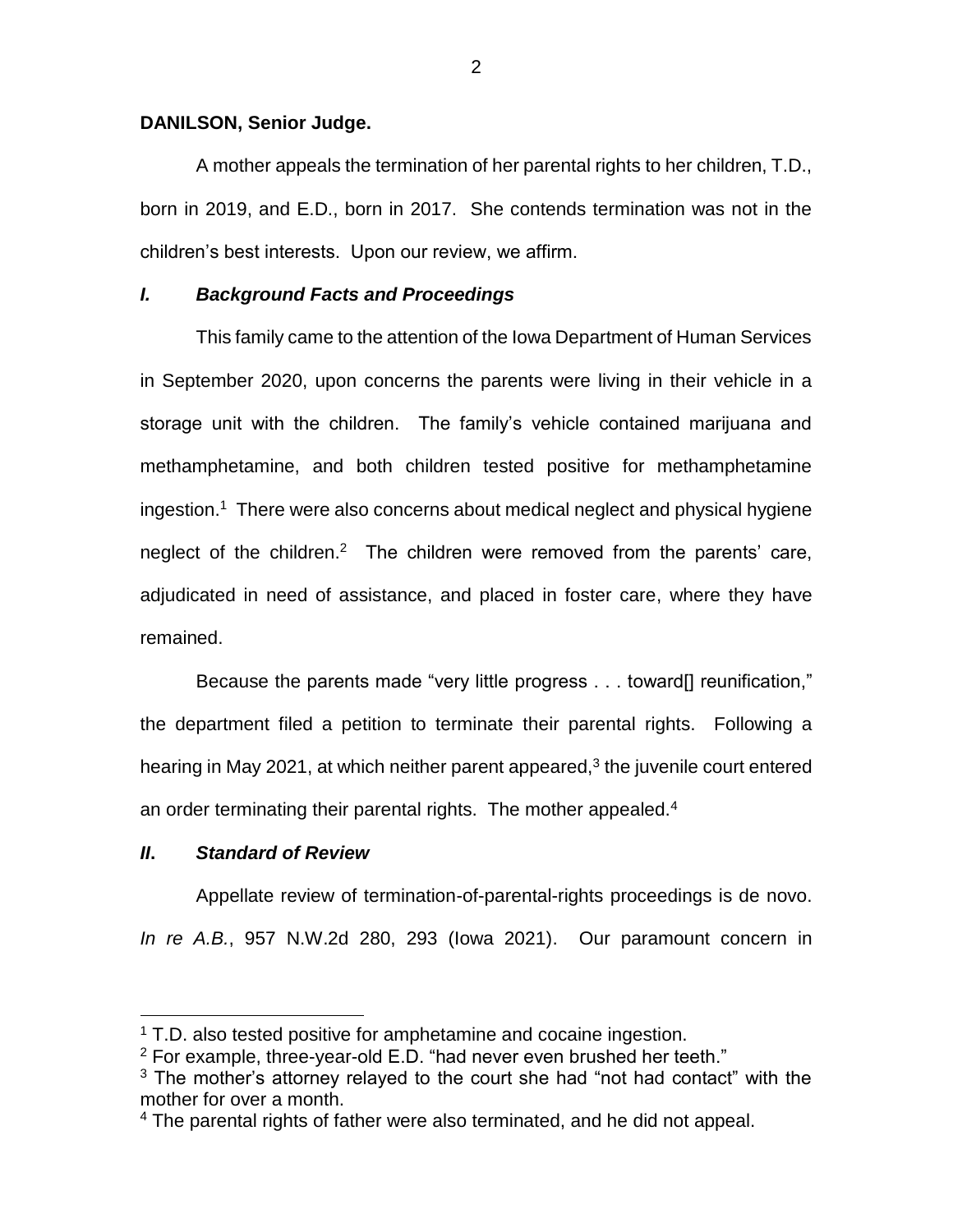termination proceedings is the best interests of the children. *In re L.T*., 924 N.W.2d 521, 529 (Iowa 2019).

#### *III***.** *Discussion*

The juvenile court terminated the mother's parental rights pursuant to Iowa Code section 232.116(1)(b), (e), and (h) (2021). We may affirm the termination order if the record supports termination on one of those grounds. *See In re A*.*B*., 815 N.W.2d 764, 774 (Iowa 2012). We elect to focus on section 232.116(1)(h). With regard to that section, the mother appears to concede the statutory grounds were met, but she contends the court "erred in finding that termination would be in the best interest of the children" due to her close bond with the children.

In determining best interests, our primary considerations are "the child[ren]'s safety," "the best placement for furthering the long-term nurturing and growth of the child[ren]," and "the physical, mental, and emotional condition and needs of the child[ren]." *In re P*.*L*., 778 N.W.2d 33, 37 (Iowa 2010) (quoting Iowa Code § 232.116(2)). Initial concerns in this case included neglect of the children's medical care and hygiene, which led the court to enter a limited guardianship to the foster parents to allow the children to receive medical care because the mother "was not cooperative in consenting for [their] medical treatment." Indeed, the mother did not cooperate with any recommended services in this case. The department caseworker testified the mother had "not really had much communication" with her, she did not know where the mother was living, the mother had not followed through on requirements to complete substance-abuse or mental-health evaluations, and the mother had not submitted to any requests for drug testing. The mother had attended nineteen of forty-six supervised visits with